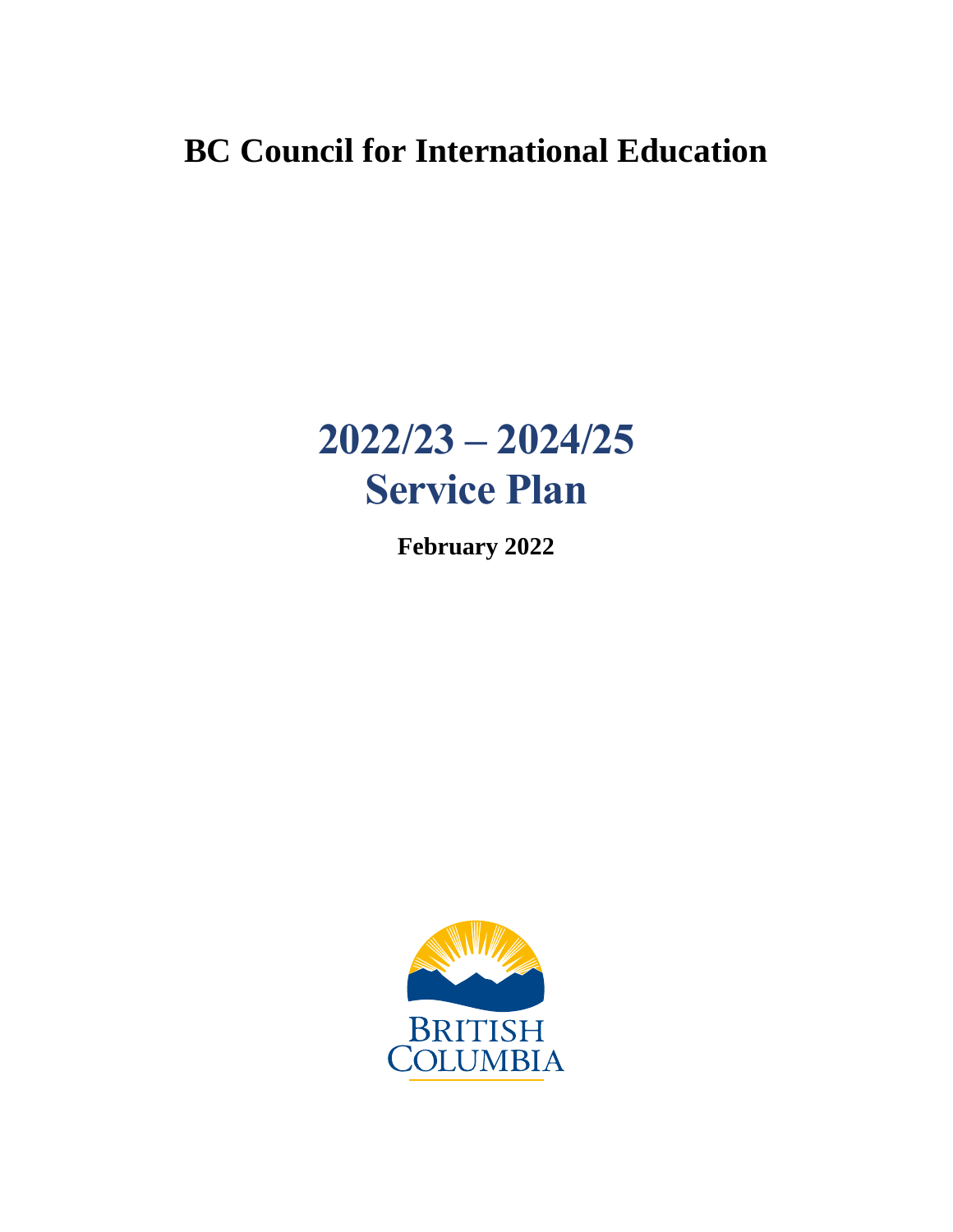For more information on the BC Council for International Education contact:

Suite 603 - 409 Granville Street Vancouver, BC V6C 1T2

Phone: 604-637-6766

Or visit our website at

[www.bccie.bc.ca](http://www.bccie.bc.ca/)

Published by British Columbia Council for International Education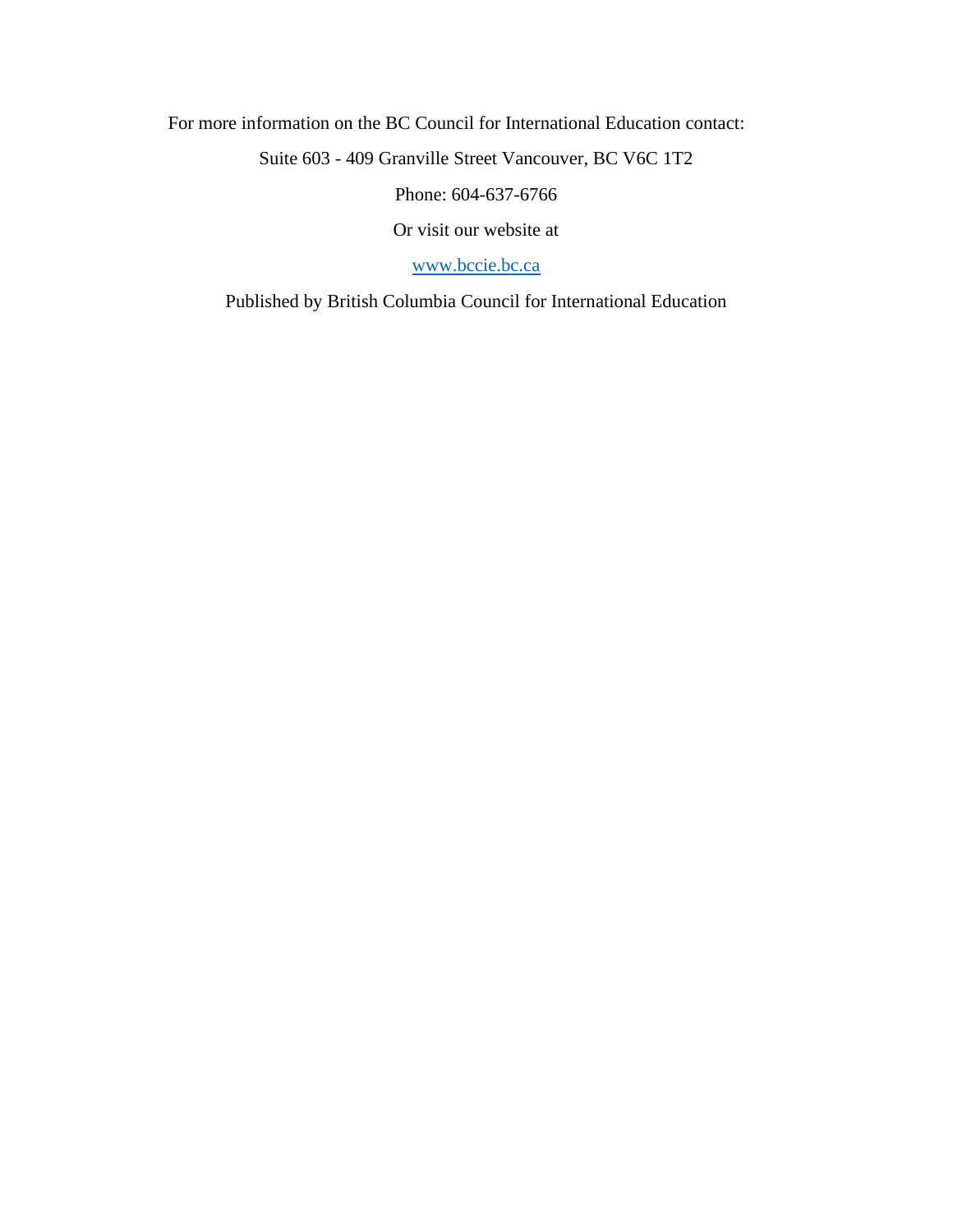# <span id="page-2-0"></span>**Board Chair's Accountability Statement**



The 2022/23 – 2024/25 British Columbia Council for International Education Service Plan was prepared under the Board's direction in accordance with the *Budget Transparency and Accountability Act*. The plan is consistent with government's strategic priorities and fiscal plan. The Board is accountable for the contents of the plan, including what has been included in the plan and how it has been reported. The Board is responsible for the validity and reliability of the information included in the plan.

All significant assumptions, policy decisions, events and identified risks, as of January 2022 have been considered in preparing the plan. The performance measures presented are consistent with the *Budget* 

*Transparency and Accountability Act*, BCCIE's mandate and goals, and focus on aspects critical to the organization's performance. The targets in this plan have been determined based on an assessment of BCCIE's operating environment, forecast conditions, risk assessment and past performance.

Dr. Michel Tarko Board Chair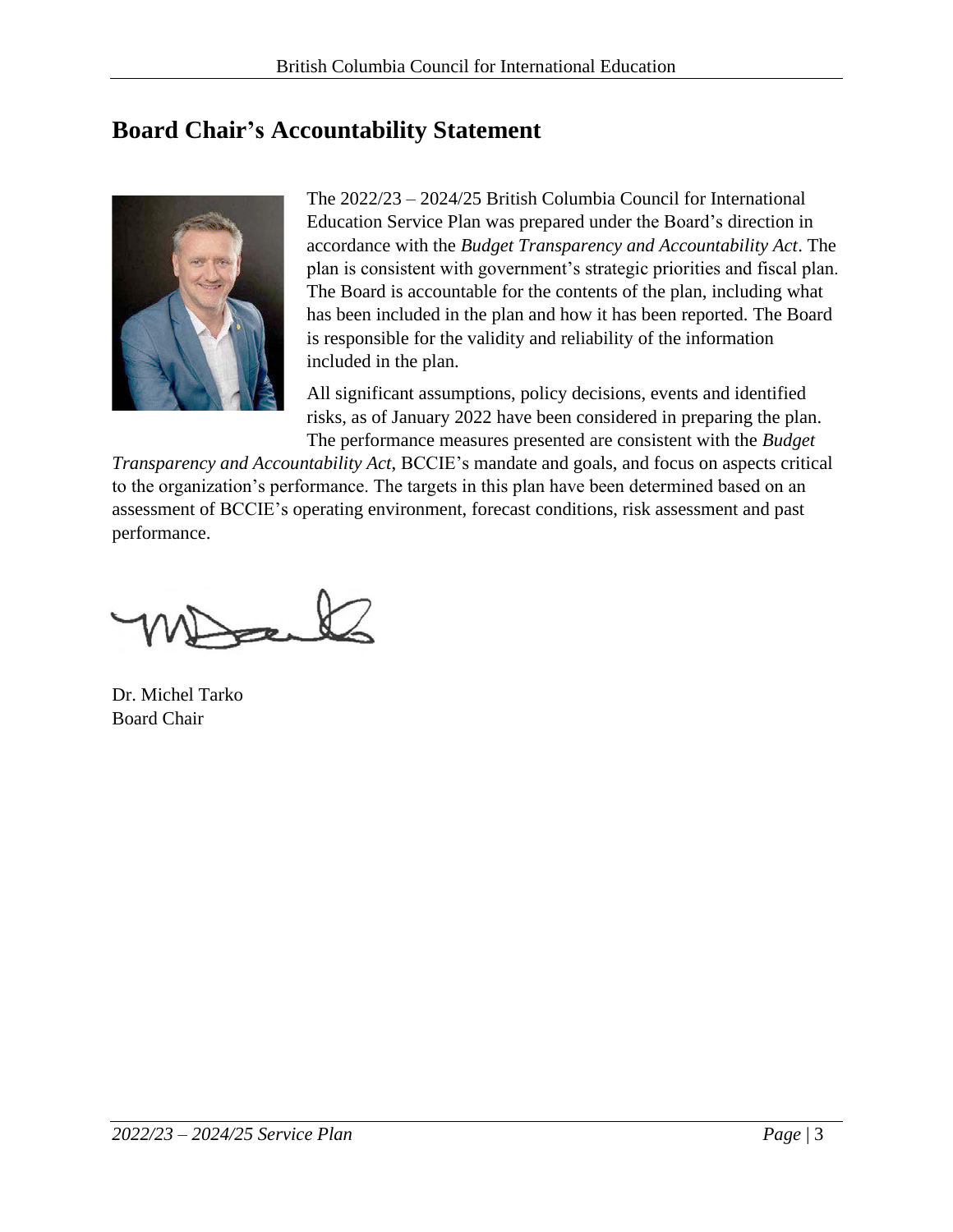# **Table of Contents**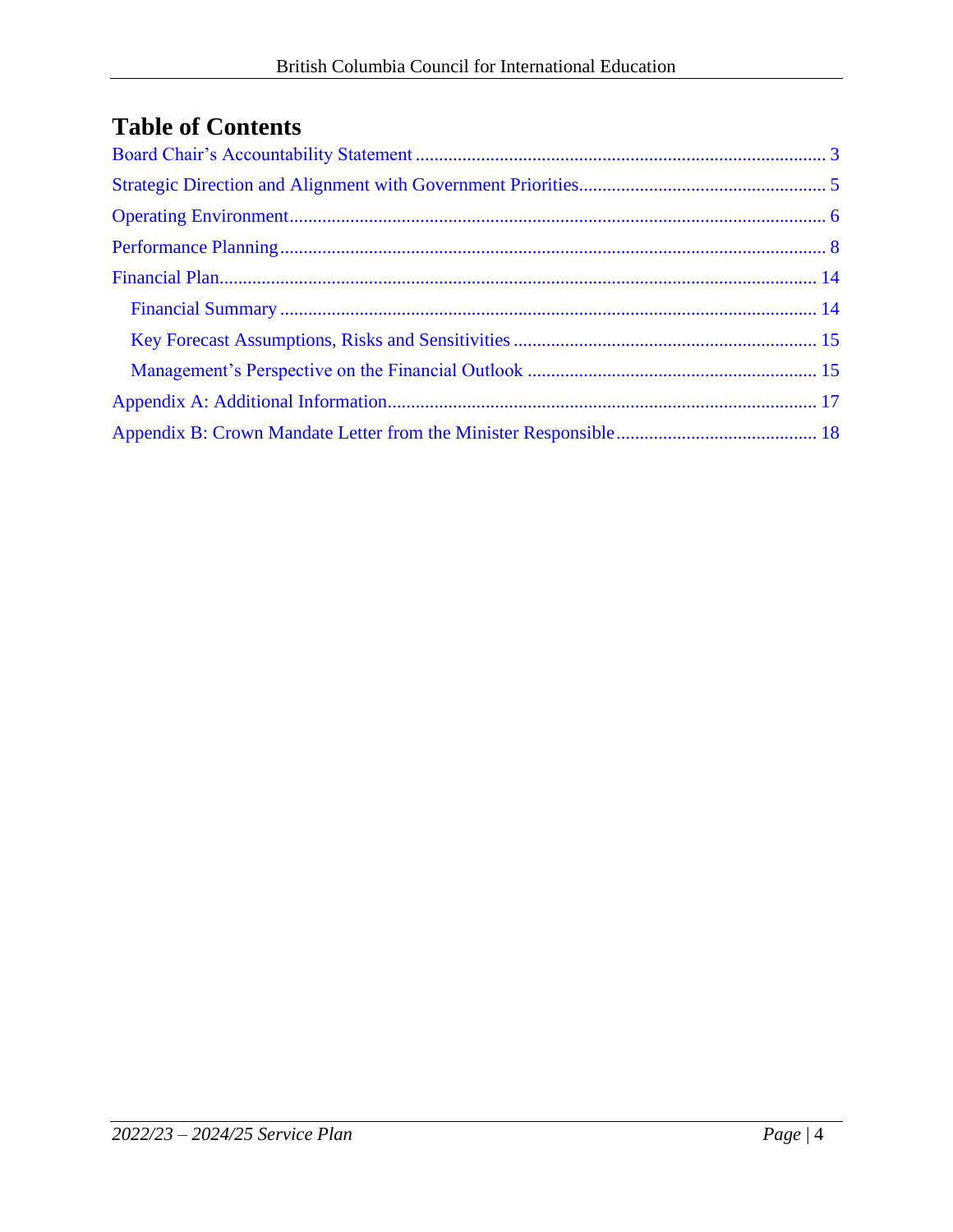# <span id="page-4-0"></span>**Strategic Direction and Alignment with Government Priorities**

In 2022/2023, public sector organizations will continue to align with and support the Government of British Columbia efforts in responding to the COVID-19 pandemic with a focus on protecting the health, social and economic well-being of British Columbians. Building on our economic, environmental, and social strengths while looking to seize opportunities to improve outcomes for all British Columbians will be an important aspect of each Crown Agency's work as we respond to COVID-19 and recover from devastating floods and wildfires. The policies, programs and projects developed over the course of this service plan period will align with the five foundational principles established by Government in 2020: putting people first, working toward lasting and meaningful reconciliation, supporting equity and anti-racism, ensuring a better future through fighting climate change and meeting our greenhouse gas reduction targets, and supporting a strong, sustainable economy that works for everyone.

This 2022/23 service plan outlines how BCCIE will support the government's priorities, including the foundational principles listed above and selected action items identified in the most recent [Crown Agency Mandate Letter.](#page-17-0)

BCCIE works collaboratively with the Ministry of Advanced Education and Skills Training and partner ministries, including the Ministry of Education and Child Care and the Ministry of Jobs, Economic Recovery and Innovation, and with schools, districts, and institutions to deliver on the international education priorities of the Province. BCCIE supports B.C. students, teachers, and administrators in the provincial K-12 and post-secondary system by providing leadership and expertise as well as promoting the benefits and opportunities of international education broadly. BCCIE also supports a strong and sustainable provincial economy and builds targeted and strategic partnerships between B.C. and global institutions. This is accomplished through BCCIE's work to diversify key markets, build capacity of schools and institutions across B.C. to engage in international education, and increase pathways between B.C. K-12 and post-secondary institutions (PSI).

BCCIE's work will support Government's implementation of a new provincial International Education Framework. This includes supporting schools, school districts and PSIs to diversify their sources of international students and building the capacity of institutions to deliver a highquality international experience while promoting regions in B.C. as study destinations. BCCIE continues to support implementation of Government's broad priorities, including Indigenization of the international education sector and expanding intercultural training and support in line with Government's focus on inclusion and anti-racism.

This work is consistent with the Ministry of Education and Child Care's Policy for Student Success, which enables all learners to maximize their potential. Specifically, they align with fostering Healthy and Effective Learning Environments and enhancing Quality Teaching and Leadership objectives, as well as promoting a future orientation that allows learners to thrive in a rapidly changing world.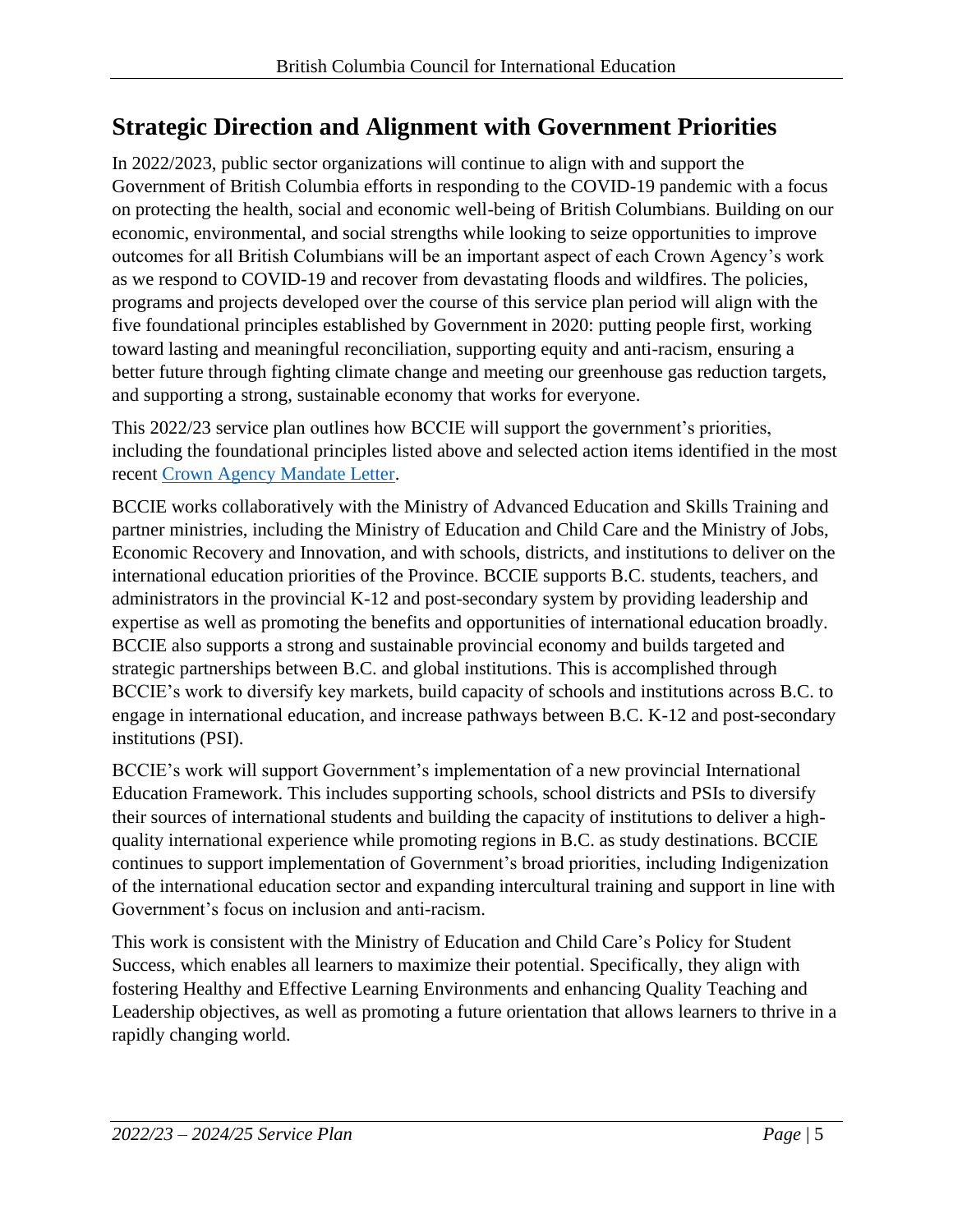BCCIE will take direction from the provincial International Education Framework to guide the development of its new three-year Strategic Plan, which may result in evolving priorities, goals, objectives and performance measures in the Service Plan in future years.

# <span id="page-5-0"></span>**Operating Environment**

In 2020, the COVID-19 pandemic significantly impacted the international community and has continued to disrupt the international education sector in 2021/22 through travel restrictions and worldwide health and safety measures. Global and Canadian travel restrictions continue to impact international student enrolment at B.C. K-12 schools and PSIs. Changing border and flight restrictions in Canada and internationally may have ongoing impacts to international education travel. In B.C., education ministries continue to work closely with provincial and federal health officials to ensure schools and institutions support the safe arrival of international students to Canada.

The COVID-19 pandemic has restricted BCCIE's ability to physically represent B.C. abroad, develop new partnerships, lead overseas missions, and hold or host international events. Early-on in the pandemic, BCCIE made the difficult, but necessary, decision to postpone the Asia-Pacific Association for International Education (APAIE 2020) conference, a BCCIE-led global event originally scheduled to be held in Vancouver in March 2020. The conference is now scheduled to be held as a virtual event in March 2022 – and represents a significant opportunity for B.C. to build strategic partnerships with institutions in the Asia-Pacific region.

In response to the limitations imposed by the COVID-19 pandemic, BCCIE developed and continues to implement new and innovative supports for B.C. institutions, through virtual student recruitment fairs and online partner-development events with target markets such as Mexico and Southeast Asia. These activities not only create new partnerships but also help sustain connections to key international partners and support system coordination within the B.C. postsecondary and K-12 sectors during the COVID-19 pandemic. These new activities and virtual models of engagement will continue beyond the pandemic. This work will strengthen the sustainability of the international education sector and support provincial economic recovery.

As the province emerges from the pandemic, and the federal government relaxes travel restrictions, BCCIE will focus on rebuilding the international education sector to support economic recovery. Diversification of B.C.'s international education system—both the sending markets and the receiving destination—will be a key focus area for BCCIE. This includes developing new source markets to support a balanced approach to international education; ensuring a more sustainable and diverse supply of international learners that is less susceptible to market shocks; and ongoing work to ensure school districts and PSIs across B.C. are building and developing the capabilities to attract, support, and retain international students in their communities. A strong and diverse international education sector supports local economies throughout the province and contributes to immediate and sustainable economic recovery for B.C.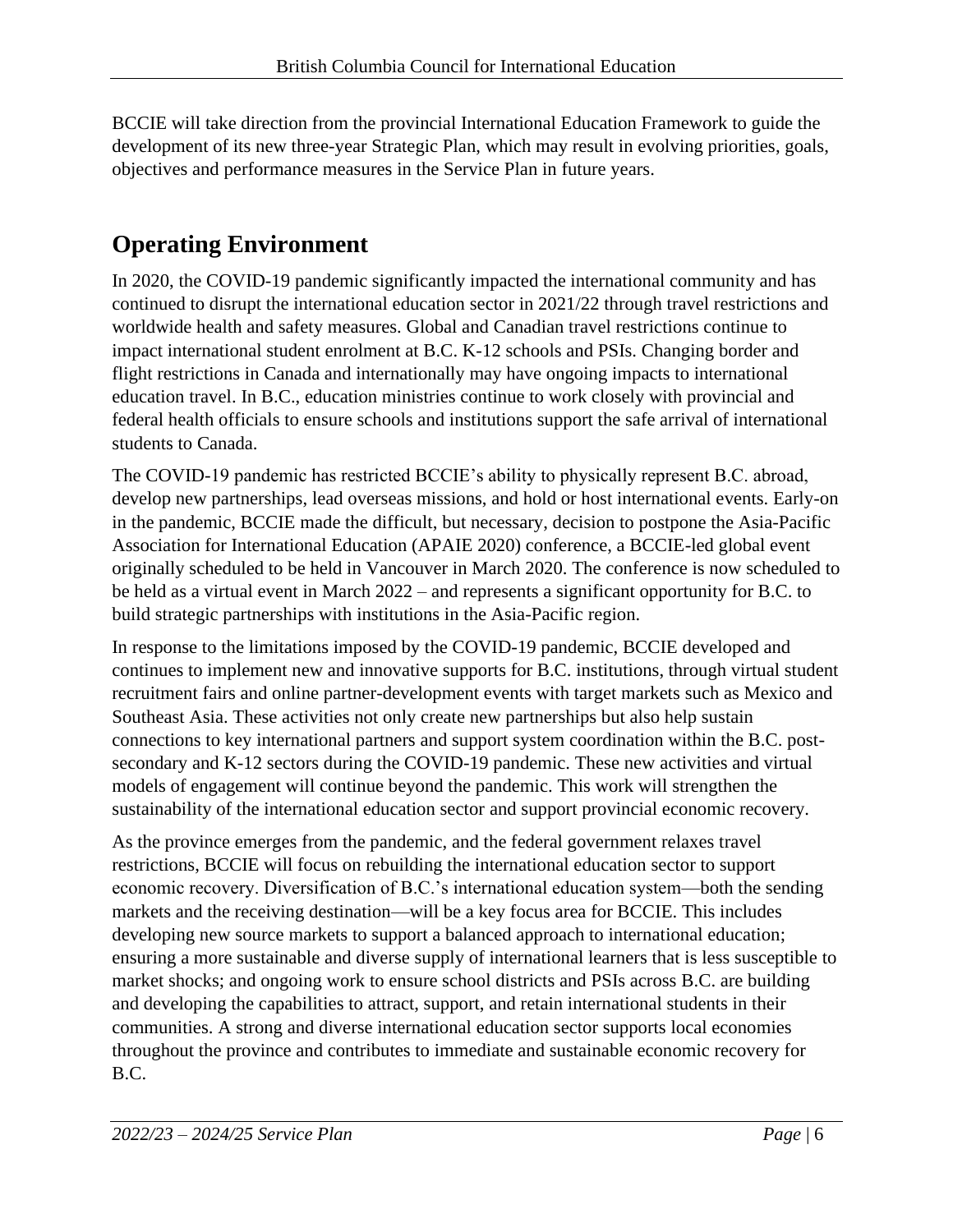In the coming years, there will be heightened inter-provincial and international competition to attract students and establish education partnerships. BCCIE will pursue a strategic approach to secure B.C. as a quality international destination for education. Priorities will include targeted new market entry and mature market support to attract students to in-demand programs, supporting public post-secondary institutions with the development of international education strategic plans to help manage growth and demands of international education programs within a provincial framework, and supporting institutions to promote global citizenship and provide positive education outcomes for students.

Key priorities for BCCIE which will remain important moving forward include supporting Indigenization activities and initiatives in K-12 schools and districts and PSIs in the international education sector; building intercultural competencies; and developing professional expertise.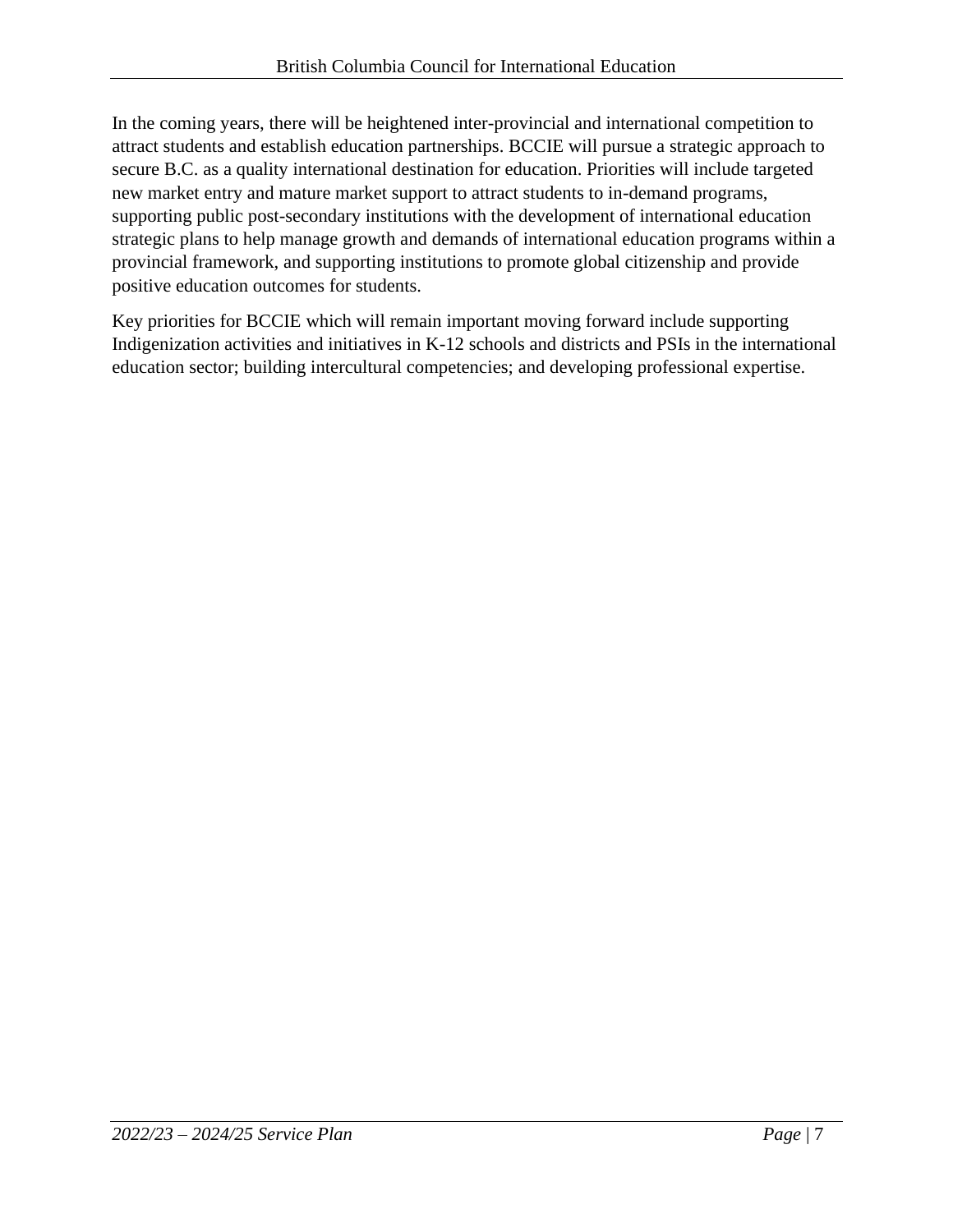# <span id="page-7-0"></span>**Performance Planning**

#### **Goal 1: Support the two-way flow of students, instructors, and ideas between British Columbia and international partners.**

BCCIE plays a critical role in facilitating partnerships focused on diversifying markets, both for increasing opportunities for B.C. students to study and work abroad and for positioning B.C., including regions outside the Lower Mainland, as a destination of choice for international learners.

# **Objective 1.1: Facilitate strategic international partnerships in education.**

International partnerships are an essential part of a globally aware education system. They increase diversified markets supporting the two-way flow of students, instructors, and ideas between British Columbia and international partners and support learners to attain valuable global skills.

# **Key Strategies**

- Update BCCIE's market diversification strategy and identify source markets for short, medium and long-term growth.
- Develop strategic international partnerships that support further diversification of international education opportunities, including working to identify new opportunities for BC Offshore Schools.
- Expand opportunities for B.C. students and educators to participate in study and work abroad experiences.
- Engage in international education activities that enhance the recognition and reputation of B.C. as a destination of choice for education and learner success.

| <b>Performance Measure(s)</b>                                                                                                                                                    | 2020/21<br><b>Baseline</b>  | 2021/22<br><b>Forecast</b> | 2022/23<br><b>Target</b> | 2023/24<br><b>Target</b> | 2024/25<br><b>Target</b> |
|----------------------------------------------------------------------------------------------------------------------------------------------------------------------------------|-----------------------------|----------------------------|--------------------------|--------------------------|--------------------------|
| 1.1a Number of annual strategic<br>agreements BCCIE signs to support<br>further diversification of international<br>education markets <sup>1</sup>                               | $\mathcal{D}_{\mathcal{L}}$ |                            | $\mathfrak{D}$           | $\mathfrak{D}$           |                          |
| 1.1b Number of opportunities for<br>international partnership development<br>between B.C. schools, districts, and<br>institutions and international<br>counterparts <sup>2</sup> | 6                           | 6                          |                          |                          | 8                        |

Data source: BCCIE

<sup>1</sup> BCCIE tracks the number of agreements signed annually.

<sup>2</sup> BCCIE tracks the number of partnership-building events offered to BC institutions as a part of Team BC missions, familiarization tours, the BCCIE annual summer conference, virtual B2B events and any other partnership focused events hosted by BCCIE.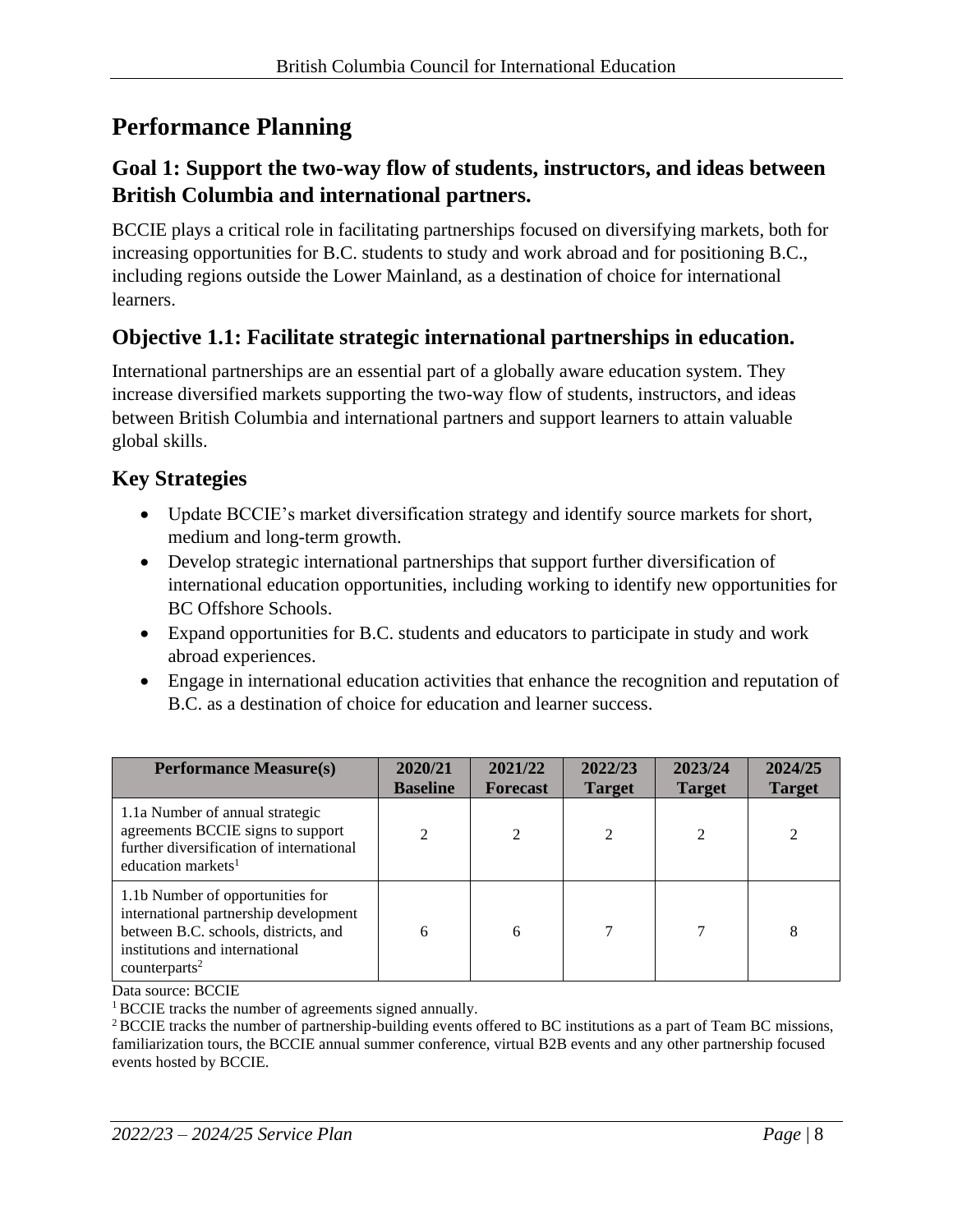#### **Linking Performance Measure to Objective**

1.1a This measure refers to strategic agreements signed by BCCIE with a range of international partners, including schools, institutions, and education organizations to support the diversification of international education markets for the Province. The partnerships facilitate global engagement in the education sector that might not have otherwise occurred. The measure was introduced in 2018/19.

1.1b This measure demonstrates BCCIE's ability to facilitate strategic relationships and support partnership development between B.C. schools, districts, and institutions, and key international partners, schools, and institutions. An opportunity is defined as a local or international event, hosted or organized by BCCIE, where B.C. schools and institutions have a chance to forge international partnerships. These in-person and/or virtual events can include Team BC missions, local familiarization tours, and business-to-business (B2B) meetings with international delegations. An opportunity could also be an offshore school lead generated by BCCIE that results in a formal Expression of Interest to the Ministry of Education and Child Care.

# **Discussion**

Taken together, the two measures demonstrate comprehensive actions by BCCIE to facilitate sector opportunities and build international partnerships. It is important to note that the partnership development cycle is a phased approach requiring significant effort over time.

Restricted international travel due to COVID-19 has impacted BCCIE's ability to travel abroad for Team BC missions, host familiarization tours, and the APAIE 2020 conference has been postponed to March 2022. BCCIE has continued to offer virtual professional development, capacity building and partnership development events throughout 2021 that are helping achieve BCCIE's 2021/22 target for this measure. Full recovery of the international education sector is contingent in part upon favourable modifications to Canadian and international travel restrictions, global vaccine availability, country-specific quarantine regulations, the return of signature international sector events, the residual of virtual technology in instruction and sectoral engagement, as well as sectoral adaptation to climate change and climate events. As such, targets for Performance Measure 1.1b have been adjusted and will continue to be adjusted for future years.

# **Goal 2: Build capacity and provide leadership and expertise in international education.**

BCCIE is committed to providing effective and relevant capacity building expertise and services to international education stakeholders in the province, with a continued focus on ensuring greater support and accessibility to those outside the Lower Mainland. BCCIE organizes and delivers activities and sessions throughout B.C. and undertakes focused capacity building projects with schools and institutions to support international education engagement. This work provides information, knowledge, and best practices to international education practitioners to support student success and increases capability, agility, and engagement within the sector.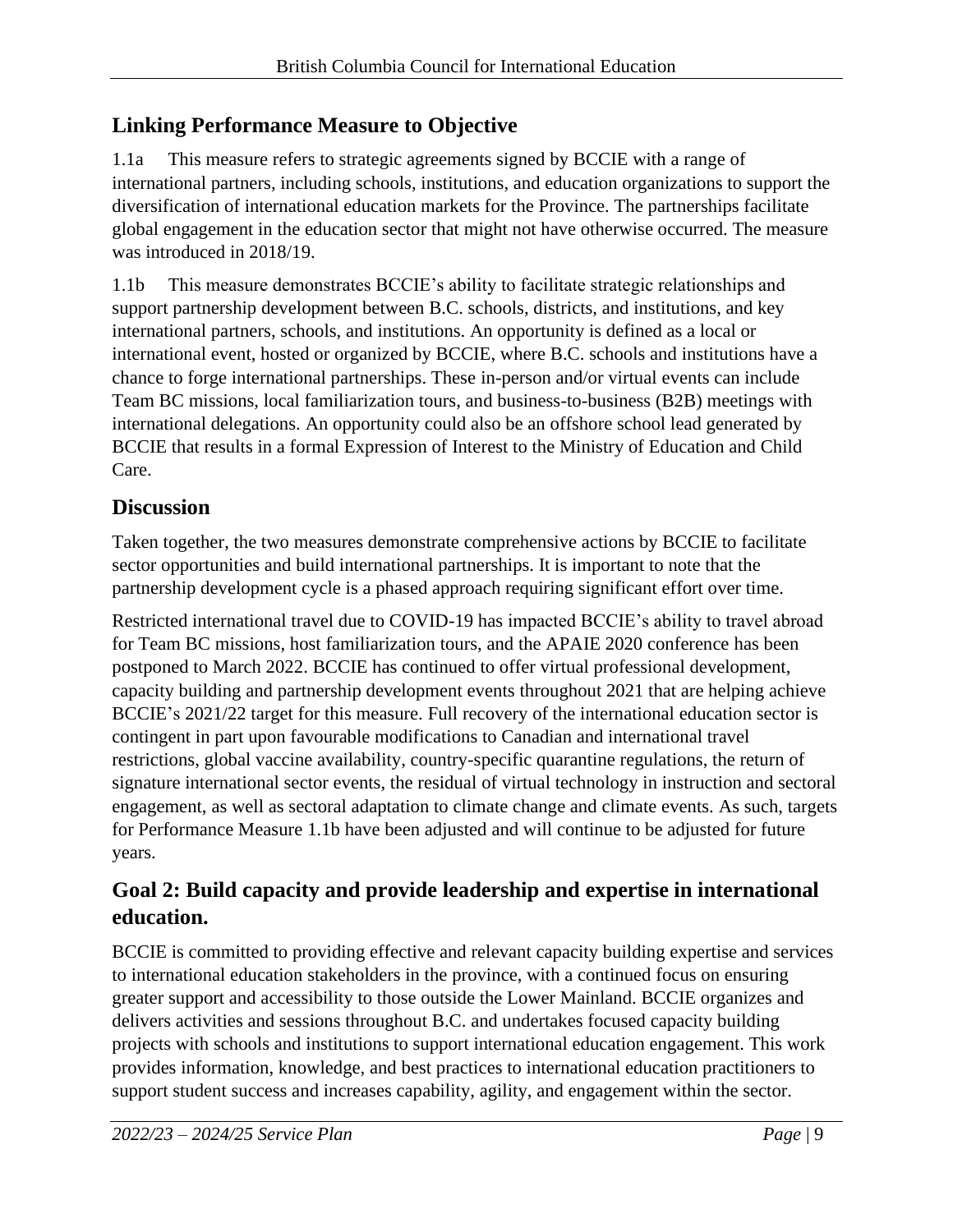# **Objective 2.1: Identify, create, and support opportunities for capacity building in the international education sector.**

Capacity building efforts, including BCCIE's Summer Conference, focus on fostering diversity in the classroom, ensuring a positive experience for international students, and learning from and appreciating the intercultural dynamics developed within classrooms and campuses. This includes supporting the awareness of the history of Indigenous peoples in B.C. and Canada among international students.

# **Key Strategies**

- Expand capacity building opportunities across B.C., particularly for participants in regions outside the Lower Mainland.
- Support the Province's goals for K-12 and post-secondary institutions in the Indigenization of the international education sector to foster greater awareness of the history of Indigenous peoples in B.C. and Canada among international students.
- Support intercultural training in schools, districts, and institutions—particularly for those outside the Lower Mainland—to help ensure faculty, staff, and administrators are supported to work with international students.
- Continue delivering a mentorship program focussed on building leadership within the sector and ensuring collaboration and learning amongst institutional leaders across the province.
- Support public post-secondary institutions with the development of international education strategic plans to help manage growth and demands of international education programs within a consistent framework.

| <b>Performance Measure(s)</b>                                                                     | 2020/21<br><b>Baseline</b> | 2021/22<br><b>Forecast</b> | 2022/23<br><b>Target</b> | 2023/24<br><b>Target</b> | 2024/25<br><b>Target</b> |
|---------------------------------------------------------------------------------------------------|----------------------------|----------------------------|--------------------------|--------------------------|--------------------------|
| 2.1a # of capacity building<br>sessions <sup>1</sup>                                              | 22                         | 12                         | 12                       | 12                       | 12                       |
| 2.1b # of participants at capacity<br>building sessions <sup>2,3</sup>                            | 2625                       | 1000                       | 900                      | 925                      | 950                      |
| 2.1c Satisfaction with capacity<br>building sessions and annual<br>Summer Conference <sup>4</sup> | 94%                        | 95%                        | 95%                      | 95%                      | 95%                      |

Data source: BCCIE

<sup>1</sup>Capacity building sessions refer to expert-led workshops, seminars, the BCCIE annual conference and the mentorship program. Both virtual and in-person events are included. 2020/21 actuals were higher due to virtual events during COVID-19.

<sup>2</sup>Numbers of participants includes participation in capacity building sessions for both virtual and in-person events. 2020/21 numbers are higher due to virtual events as a result of COVID-19.

<sup>3</sup>The number of participants anticipated in 2022/23 and 2023/24 are lower and reflective of a transition back to some in-person events which may have lower attendance than virtual events.

<sup>4</sup>BCCIE surveys participants, using a standard five-point Likert scale to measure their satisfaction with the coordination and organization of the session.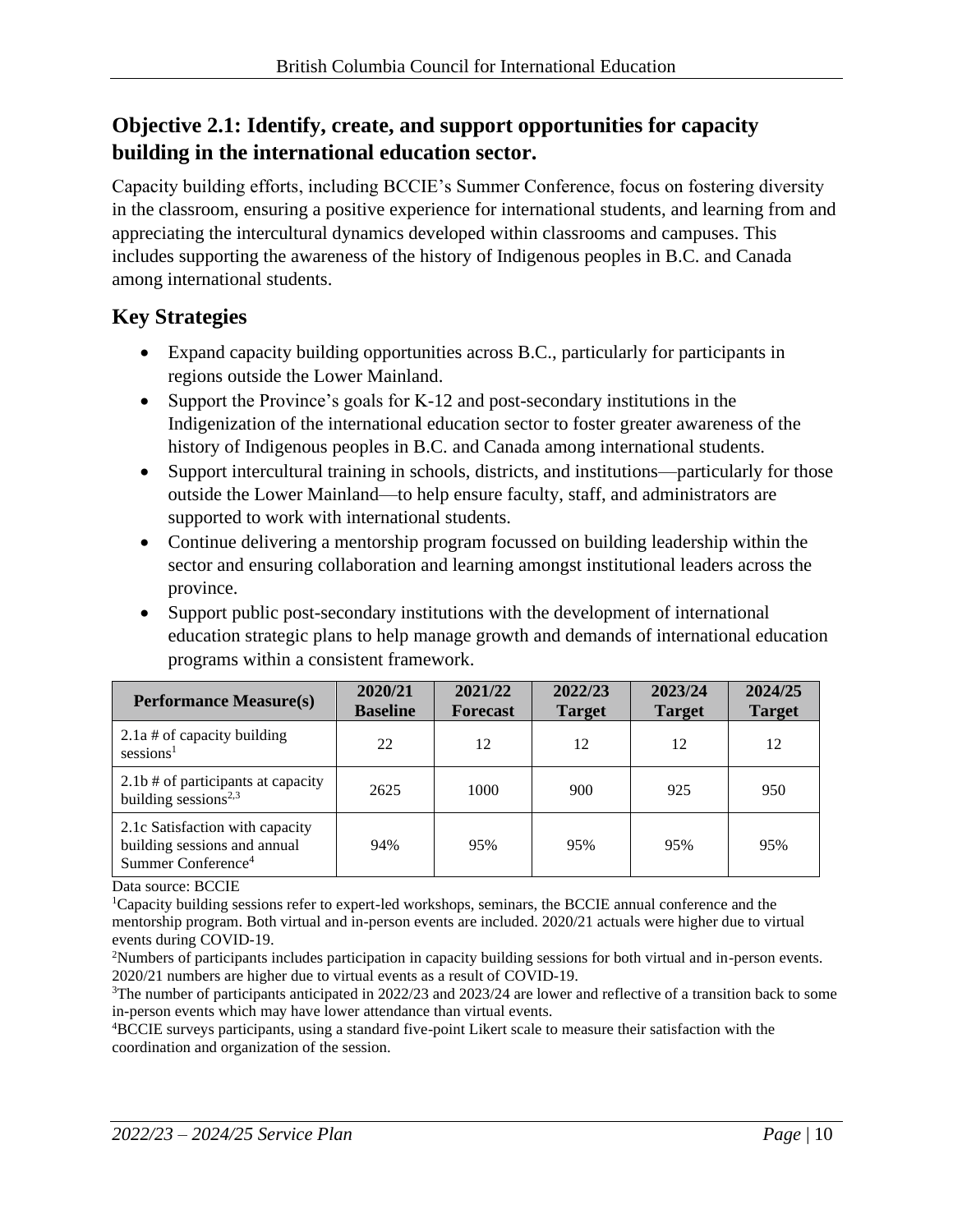# **Linking Performance Measure to Objective**

2.1.a This measure refers to virtual and in-person capacity building sessions, including the BCCIE annual Summer Conference and programs organized and delivered by BCCIE. These events are an effective platform to share and build knowledge, enhance sector ability, and ensure greater agility within the education sector in B.C. The success of the measure will be based on effective strategic partnerships and ongoing knowledge exchange between BCCIE and a range of partners, including schools, institutions, education organizations, Indigenous peoples, and various levels of government.

2.1.b This measure is an indicator of BCCIE's reach in targeting education sector capacity building efforts. To that end, this measure is greatly influenced by whether it is virtual or inperson as well as the location of the event. Events held virtually and in the Lower Mainland are well attended. BCCIE is refining measures to effectively track the number of participants from outside of the Lower Mainland attending capacity building sessions to ensure all regions of the province are benefiting from these learning opportunities.

2.1.c This measure is an indicator of the stakeholder perspective of the effectiveness of the capacity-building sessions BCCIE organizes, leads, and delivers in the province, including the annual Summer Conference.

# **Discussion**

Sector capacity building sessions bring stakeholders together to share best practices, foster peerto-peer learning, discuss new ideas, and collaborate on a variety of topics such as regional or relevant challenges. In 2020/21, BCCIE hosted more capacity building events as part of one-time funding initiatives supported by the Ministry of Advanced Education and Skills Training. As funding for these additional capacity building events is not ongoing, targets for the number of events will remain unchanged in future years.

In 2022/23, BCCIE will continue to focus on offering capacity building sessions that support Indigenization, build intercultural competencies and ensure greater accessibility to institutions and practitioners outside of Metro Vancouver by continuing to deliver more online offerings, including a virtual Summer Conference that was held in June 2021. By offering more webinars and online events now and in the future, the targets for the number of participants have been adjusted for 2022/23 and beyond.

# **Goal 3: Promote the benefits and opportunities of international education.**

BCCIE plays a leadership role in communicating and engaging with stakeholders in the sector, including B.C. students, schools and institutions; international institutions; and government partners. This goal promotes the value proposition of the sector through information sharing about opportunities and best practices, as well as fostering positive relationships.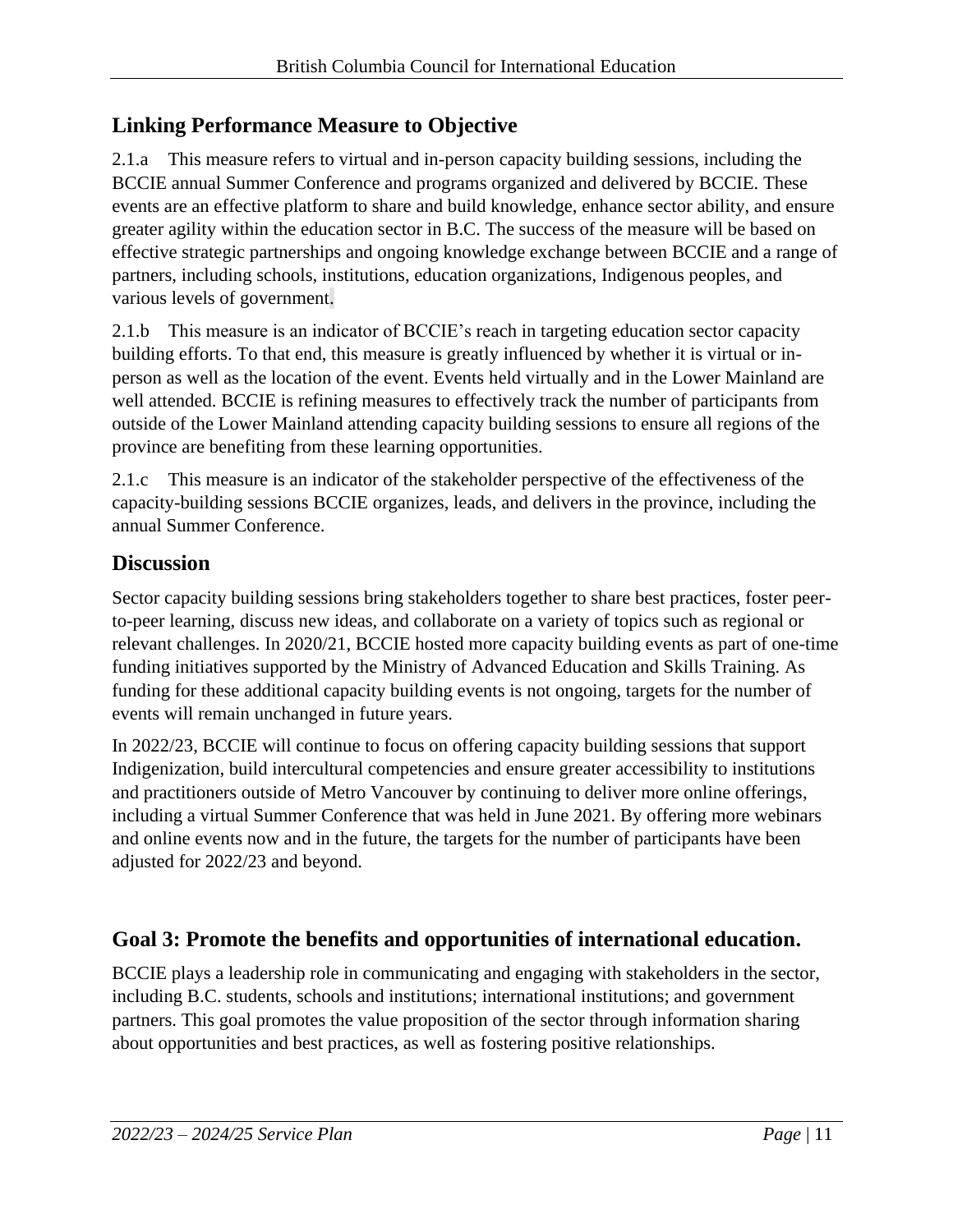# **Objective 3.1: Develop effective communication and engagement strategies for outreach to domestic and international stakeholders.**

Through a variety of in-person, web, and digital communication methods, BCCIE shares information about opportunities and best practices and supports positive relationships and collaborations for the benefit of the entire education sector. As the Province works to develop a balanced and student-centred approach to international education, BCCIE will play a critical role in communicating provincial international education priorities and strengthening the provincial education sector profile.

# **Key Strategies**

- Increase publicly available information to international students in British Columbia, including information related to the availability of rights, assistance, and supports that enhance students' experiences in B.C.
- Share best practices and data by creating and distributing news stories, market intelligence, and other communications to profile the positive impact of international education at schools, districts, and institutions in B.C.
- Profile the impact of international education by sharing success stories on the benefits and economic impact of international education in B.C. communities.
- Promote the opportunities and benefits of global citizenship through study abroad experiences for B.C. students and educators.

| <b>Performance Measure(s)</b>                                           | 2020/21         | 2021/22  | 2022/23       | 2023/24       | 2024/25       |
|-------------------------------------------------------------------------|-----------------|----------|---------------|---------------|---------------|
|                                                                         | <b>Baseline</b> | Forecast | <b>Target</b> | <b>Target</b> | <b>Target</b> |
| 3.1a Total number of annual<br>pageviews for BCCIE website <sup>1</sup> | 95.730          | 100,500  | 105,500       | 110.775       | 116.300       |

Data source: BCCIE Google Analytics

<sup>1</sup>Baseline for 2020/21 was lower than previous years due to the COVID-19 pandemic and replacing the in-person 2021 Summer Conference with an online conference. New targets have been set with a modest 5% increase year over year.

# **Linking Performance Measure to Objective**

3.1.a This measure is an indicator of the reach and effectiveness of BCCIE's communication strategies which include messages shared via social media, newsletters, articles, and news releases. These communication channels drive traffic back to the BCCIE website and are captured by total pageviews. Google analytics defines pageviews as a view of a page on the site that is being tracked by the analytics tracking code. Pageviews is a metric defined as the total number of pages viewed.

# **Discussion**

This metric was introduced in 2019/20 to demonstrate the effectiveness of BCCIE's communication activities to promote and support provincial international education priorities. While there are limitations with this measure as it is not a complete representation of all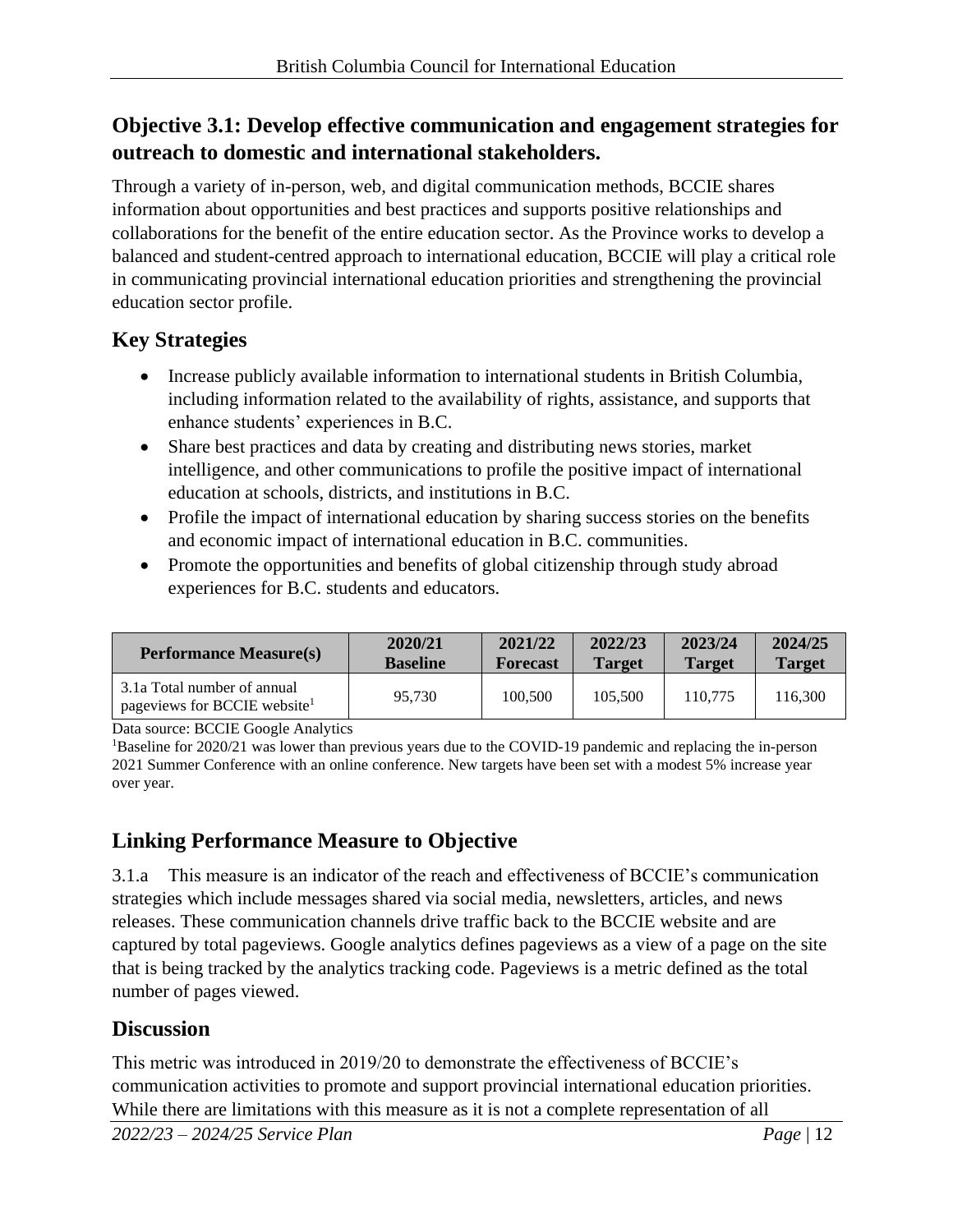BCCIE's communication and engagement strategies, it provides a high-level assessment of the efficacy of communications efforts.

In 2020/21, our page-view numbers decreased substantially as a result of COVID-19, the absence of the annual summer conference and technical changes to registrations for online events. In 2021/22, as the world re-opens and activities start resuming to a new normal, we expect our page views to start climbing. However, due to continued new registration activities for online events and conferences, the climb to traditional numbers of page views will be slow over the years. New targets are set at 5% increase per year.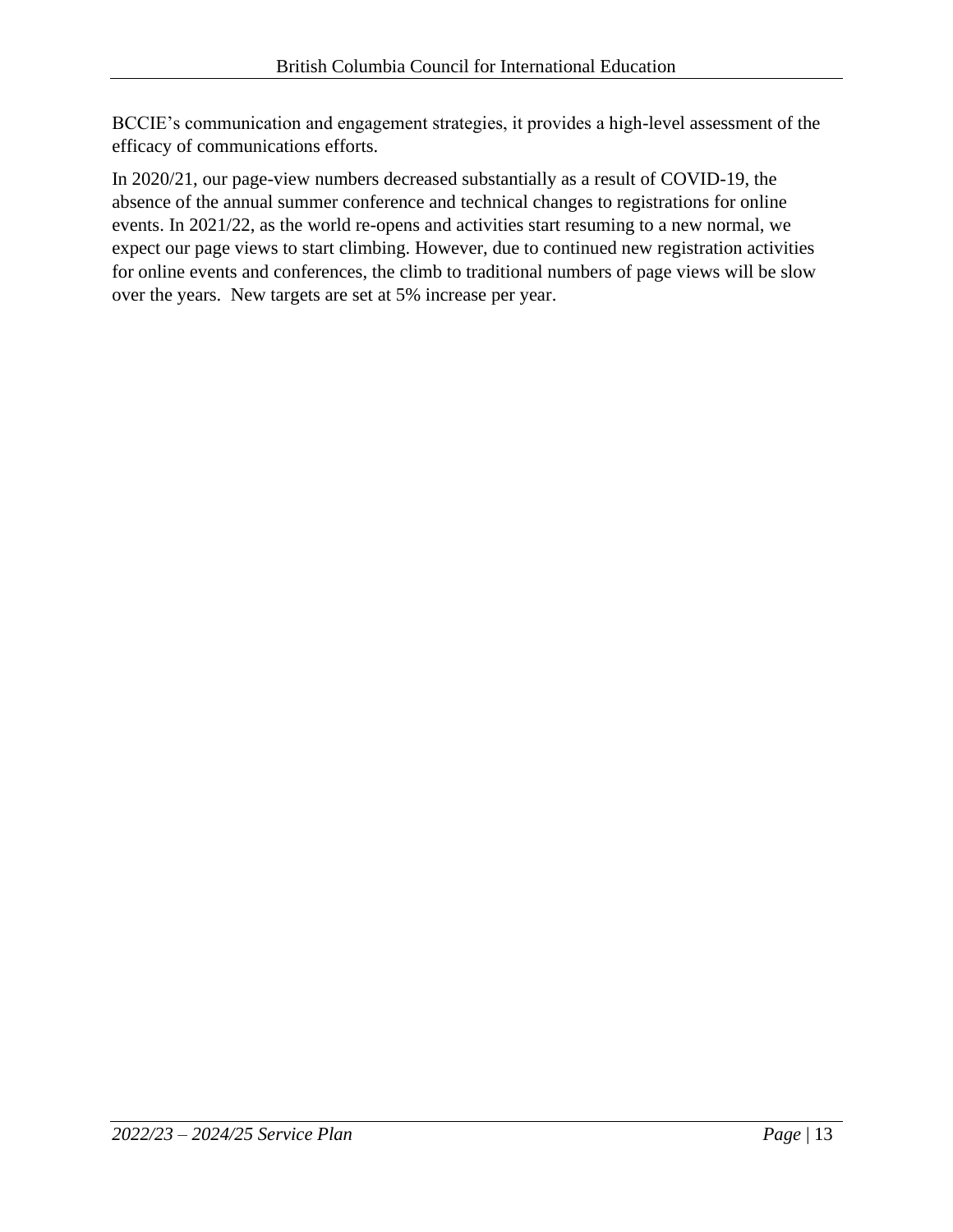# <span id="page-13-0"></span>**Financial Plan**

# <span id="page-13-1"></span>**Financial Summary**

As of December 31, 2021

| $$m)$ or $$000$                                                                                    | 2021/22<br><b>Forecast</b> | 2022/23<br><b>Budget</b> | 2023/24<br>Plan | 2024/25<br>Plan |  |  |  |
|----------------------------------------------------------------------------------------------------|----------------------------|--------------------------|-----------------|-----------------|--|--|--|
| <b>Total Revenue</b>                                                                               |                            |                          |                 |                 |  |  |  |
| Provincial Grant - General Operations                                                              | 1,500,000                  | 1,500,000                | 1,500,000       | 1,500,000       |  |  |  |
| $AEST - One-time Funding1$                                                                         | 50,000                     | 175,000                  | 0,000           | 0,000           |  |  |  |
| <b>BCCIE Summer Conference<sup>2</sup></b>                                                         | 168,000                    | 150,000                  | 357,000         | 367,000         |  |  |  |
| <b>APAIE 2022<sup>3</sup></b>                                                                      |                            |                          |                 |                 |  |  |  |
| Professional Development for Sector                                                                | 8,000                      | 4000                     | 4000            | 4000            |  |  |  |
| Other Government Contracts <sup>4</sup>                                                            | 379,000                    |                          |                 |                 |  |  |  |
| Bank Interest <sup>5</sup>                                                                         | 8,000                      | 9,000                    | 9,000           | 9,000           |  |  |  |
| <b>Total Revenue</b>                                                                               | 2,113,000                  | 1,838,000                | 1,870,000       | 1,880,000       |  |  |  |
| <b>Total Expenses</b>                                                                              |                            |                          |                 |                 |  |  |  |
| Program Areas <sup>6</sup>                                                                         | 712,000                    | 421,000                  | 387,000         | 356,000         |  |  |  |
| Operations and Administrative<br>Expenses (IT, Board Meetings,<br>Supplies, Salaries) <sup>7</sup> | 1,401,000                  | 1,417,000                | 1,483,000       | 1,524,000       |  |  |  |
| <b>Total Expenses</b>                                                                              | 2,113,000                  | 1,838,000                | 1,870,000       | 1,880,000       |  |  |  |
| <b>Annual Surplus (Deficit)</b>                                                                    |                            |                          |                 |                 |  |  |  |
| <b>Total Debt</b>                                                                                  |                            |                          |                 |                 |  |  |  |
| <b>Accumulated Surplus (Deficit)</b>                                                               | 773,000                    | 773,000                  | 773,000         | 773,000         |  |  |  |
| <b>Capital Expenditures</b>                                                                        |                            |                          |                 |                 |  |  |  |

<sup>1</sup>At the start of 2021/22, there was \$225,000 remaining from the one-time funding received from Advanced Education and Skills Training. \$175,000 of this funding has been approved for deferral to 2022/23 fiscal to support the implementation of the International Education Framework.

<sup>2</sup>Summer Conference revenue is smaller for 2021/22 and 2022/23 due to the impacts of COVID-19. For 2022/23 BCCIE is developing the B.C. International Education Week to replace the annual summer conference.

<sup>3</sup>APAIE conference will be held in March 2022 as a virtual event due to continued travel restrictions and current health orders surrounding COVID-19. No net revenue is expected to be generated from this event. BCCIE expenses for APAIE are included within program area.

<sup>4</sup>BCCIE received transfer under agreement (TUA) funding from the Ministry of Education and Child Care in 2022. <sup>5</sup>Bank interest is from term deposits.

<sup>6</sup>Program area expenses are higher in 2021/22 and 2022/23 due to expenses relating to the one-time funding from AEST. 2021/22 also had disbursement of TUA funding.

<sup>7</sup>Operational expenses are reduced in 2021/22 and 2022/23 from the temporary elimination of a position in 2021/22. Expense increases in 2023/24 and 2024/25 are primarily due to rising operating costs, including rent and insurance.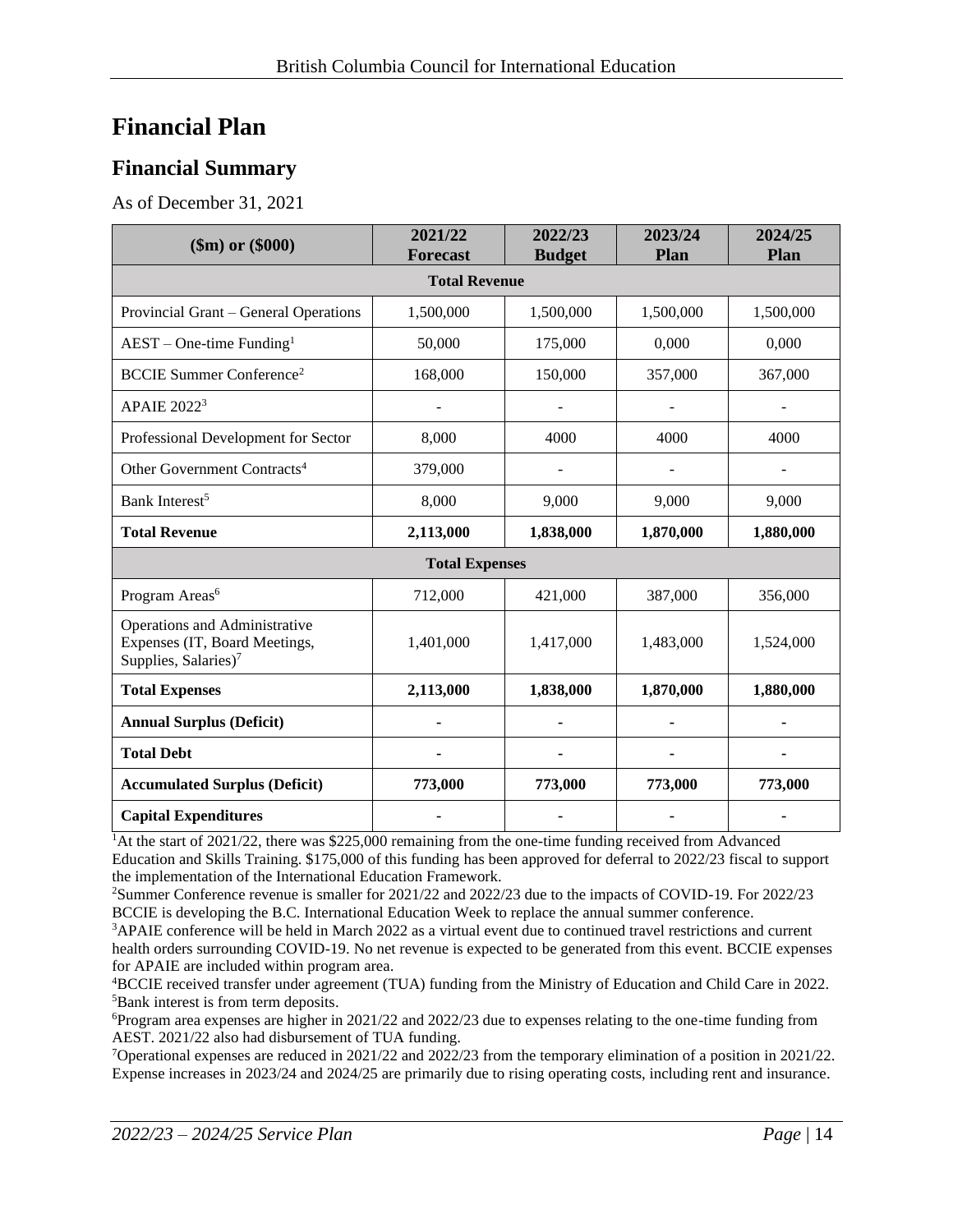#### <span id="page-14-0"></span>**Key Forecast Assumptions, Risks and Sensitivities**

The BCCIE forecast is based on the following key assumptions:

- operating funds from the Ministry of Advanced Education and Skills Training will continue at current levels for jointly agreed activities;
- a carry-over to 2022/23 of \$175,000 from a total of \$500,000 of one-time funding from the Ministry of Advanced Education and Skills Training to support Government's implementation of the provincial International Education Framework;
- no additional contract revenue from the Ministry of Education and Child Care;
- Summer Conference for 2022/23 will be re-imagined to focus on the priorities listed in the International Education Framework and will be a break-even event;
- revenue from Summer Conference in 2023/24 and 2024/25 is based on a slight reduction from historical in-person events as post-COVID-19 activities resume; and
- no net revenue from APAIE 2022, which will be a virtual event.

# <span id="page-14-1"></span>**Management's Perspective on the Financial Outlook**

On March 2, 2020, the APAIE 2020 conference was postponed due to mounting concern about COVID-19 and emerging travel restrictions. The conference will now be held virtually in March 2022, although we do not expect any net revenue from this event.

In 2020/21 and 2021/22, BCCIE reduced overall expenditures as a result of COVID-19, due to elimination of travel, cancellation of BCCIE-led sector missions, and the shift to online delivery of events and webinars; however, we did experience an increase in costs to effectively deliver online services. The shift in service delivery enabled BCCIE to deliver on its mandate priorities within its existing funding.

On March 30, 2020, BCCIE received one-time, restricted funding from the Ministry of Advanced Education and Skills Training of \$500,000, to further BCCIE's role in implementing the provincial government's International Education Framework. With continuing travel restrictions, less international activity in the education sector due to COVID-19, and the pending finalization of the final International Education Framework, BCCIE has not yet fully completed the intended work for the one-time funds. BCCIE has been given approval to carry-over \$175,000 of the one-time funds into the 2022/23 fiscal year to support the implementation of the provincial International Education Framework.

Over the years, operating costs have increased as a result of inflation increases to rent and insurance. In mid 2021/22, BCCIE temporarily deferred hiring a vacant permanent position to offset the organization's budgetary pressures.

Additionally, in 2022, BCCIE will be embarking upon a new strategic plan to strengthen BCCIE's link to the International Education Framework. Through this work, BCCIE will need to ensure the future financial strategy aligns to new strategies and priorities, such as exploring how the suspended position fits within the new strategies.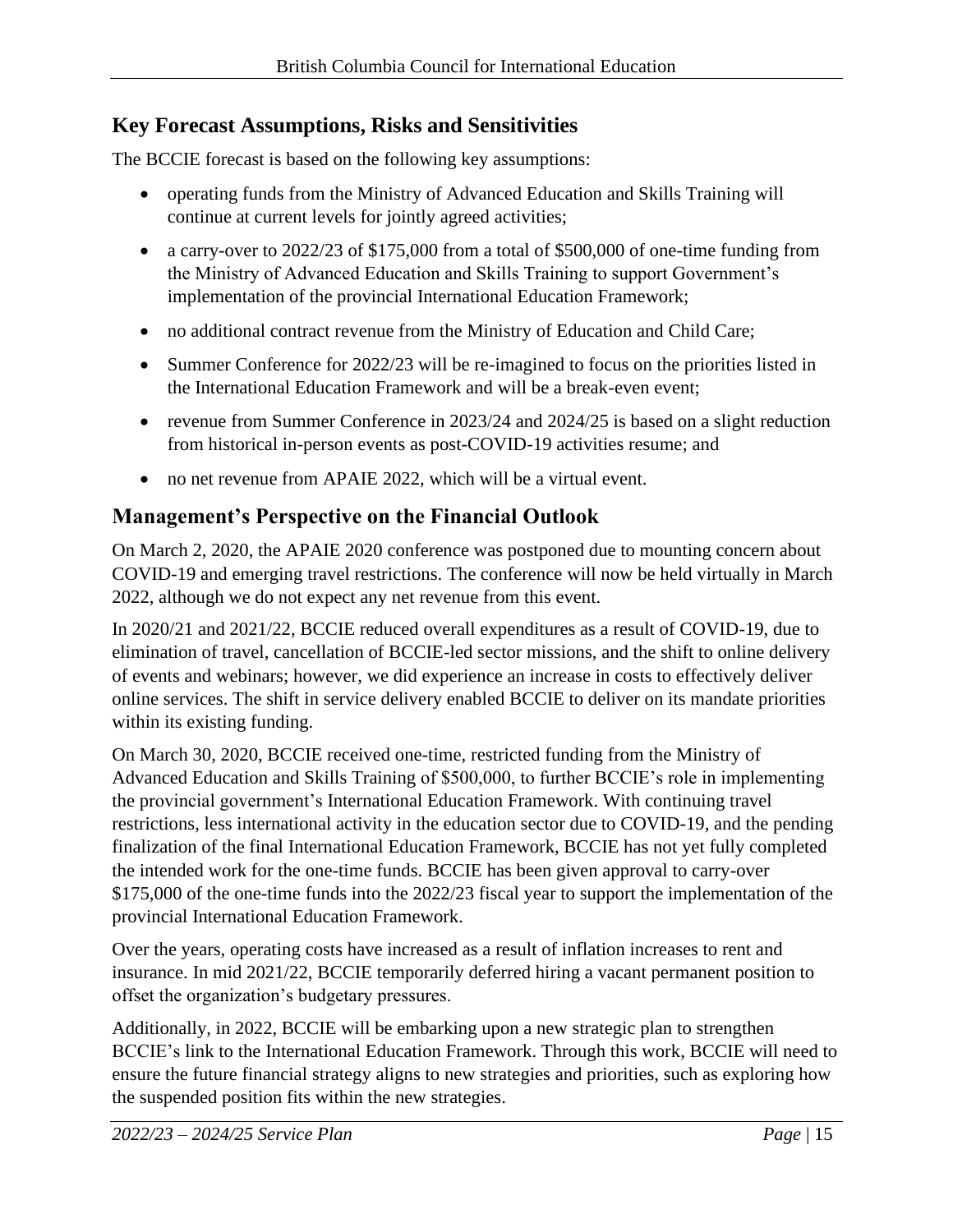In 2022/23, it is expected that international events and travel will resume, therefore costs associated with international events will increase. BCCIE will continue to closely monitor resources and expenditures to deliver services in an efficient and cost-effective manner. BCCIE will work collaboratively with the Ministry of Advanced Education and Skills Training, Ministry of Education and Child Care, and Ministry of Jobs, Economic Recovery and Innovation to develop strategies to manage expenditures, leverage partnerships, and ensure alignment with Government priorities.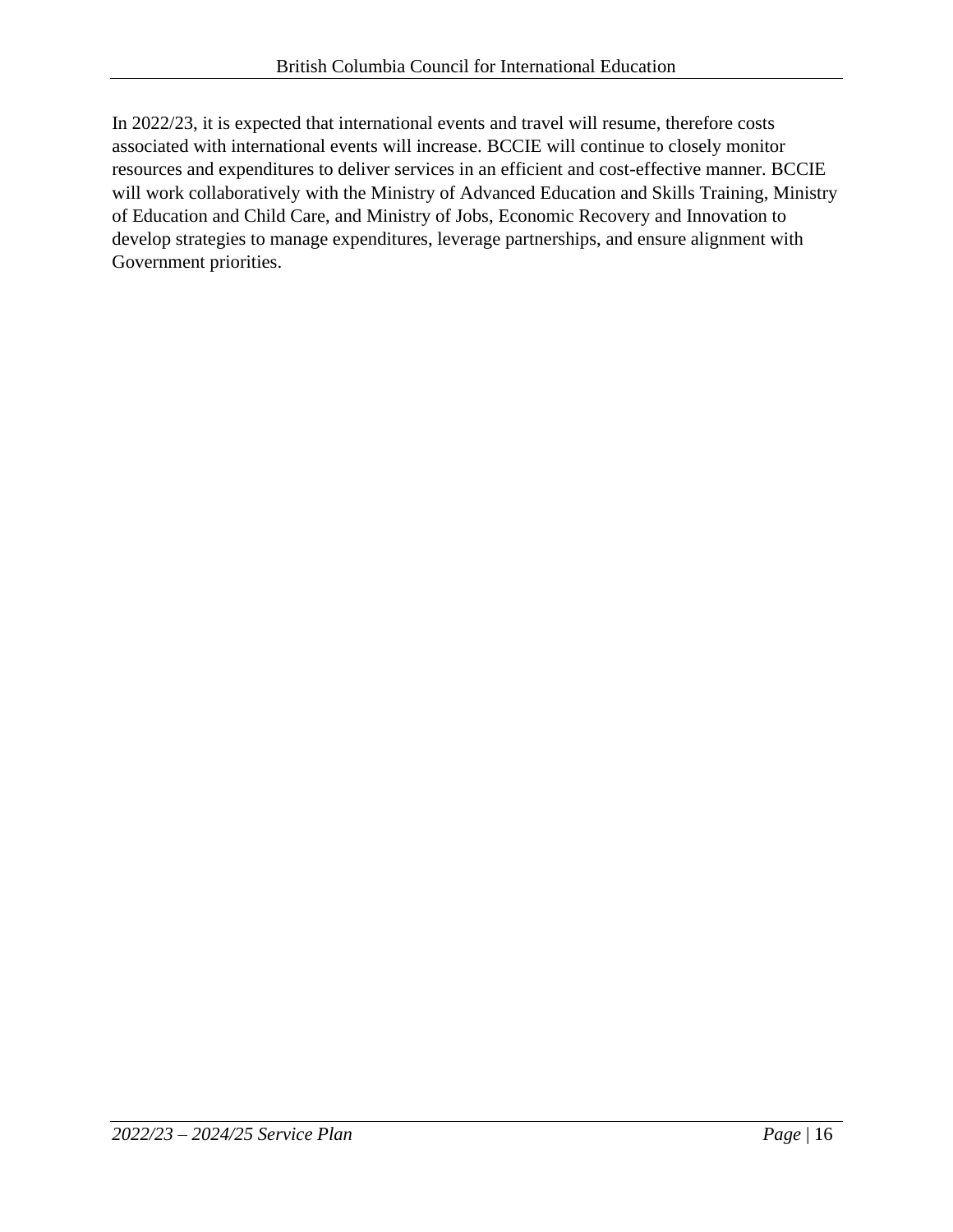# <span id="page-16-0"></span>**Appendix A: Additional Information**

# **Corporate Governance**

Board of Directors:<http://www.bccie.bc.ca/about/board-of-directors/>

Corporate Governance and Reports:<http://bccie.bc.ca/about/corporate-reports/>

Senior Management:<http://www.bccie.bc.ca/about/our-team/>

#### **Organizational Overview**

Mandate, Vision, Business Areas:<http://www.bccie.bc.ca/about/about-bccie/>

Partner Organizations:<http://www.bccie.bc.ca/about/partner-organizations/>

Location:<http://www.bccie.bc.ca/contact>

Additional information including an organizational overview and further details about the corporate governance structure at BCCIE can be found at [www.bccie.bc.ca.](http://www.bccie.bc.ca/)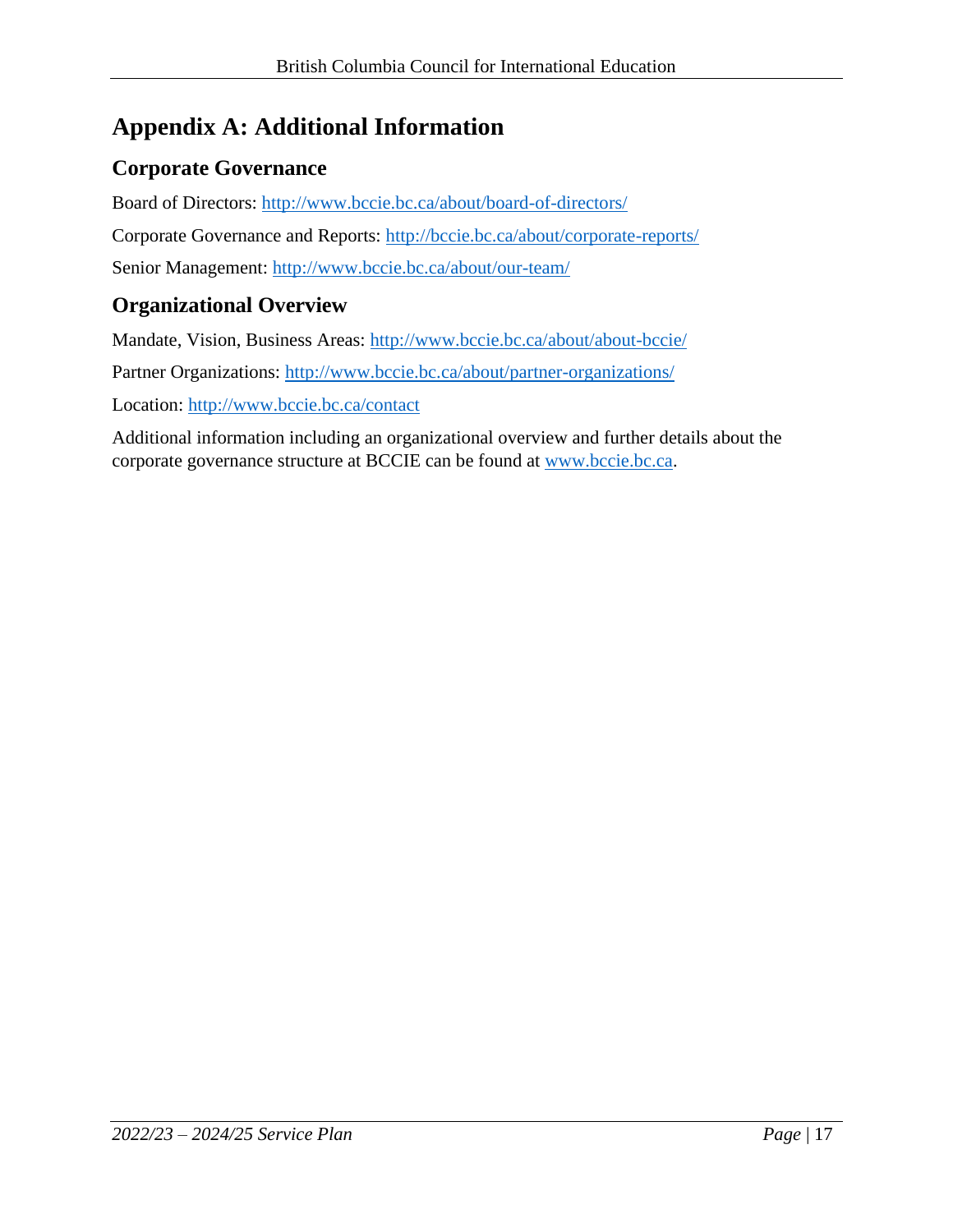# <span id="page-17-0"></span>**Appendix B: Crown Mandate Letter from the Minister Responsible**



Our Ref. 121564

Date: May 27, 2021

Ms. Sherri Bell, Board Chair British Columbia Council for International Education Suite 603, 409 Granville St. Vancouver, B.C., V6C 1T2

Dear Ms. Bell:

On behalf of Premier Horgan and the Executive Council, I would like to extend my thanks to you and your board members for the dedication, expertise and skill with which you serve the people of British Columbia.

Every public sector organization is accountable to the citizens of British Columbia. The expectations of British Columbians are identified through their elected representatives, the members of the Legislative Assembly. Your contributions advance and protect the public interest of all British Columbians and through your work, you are supporting a society in which the people of this province can exercise their democratic rights, trust and feel protected by their public institutions.

You are serving British Columbians at a time when people in our province face significant challenges as a result of the global COVID-19 pandemic. Recovering from the pandemic will require focused direction, strong alignment and ongoing engagement between public sector organizations and government. It will require all Crowns to adapt to changing circumstances and follow Public Health orders and guidelines as you find ways to deliver your services to citizens.

This mandate letter, which I am sending in my capacity as Minister responsible for British Columbia Council for International Education (BCCIE), on behalf of the Executive Council, communicates expectations for your organization. It sets out overarching principles relevant to the entire public sector and provides specific direction to BCCIE about priorities and expectations for the coming fiscal year.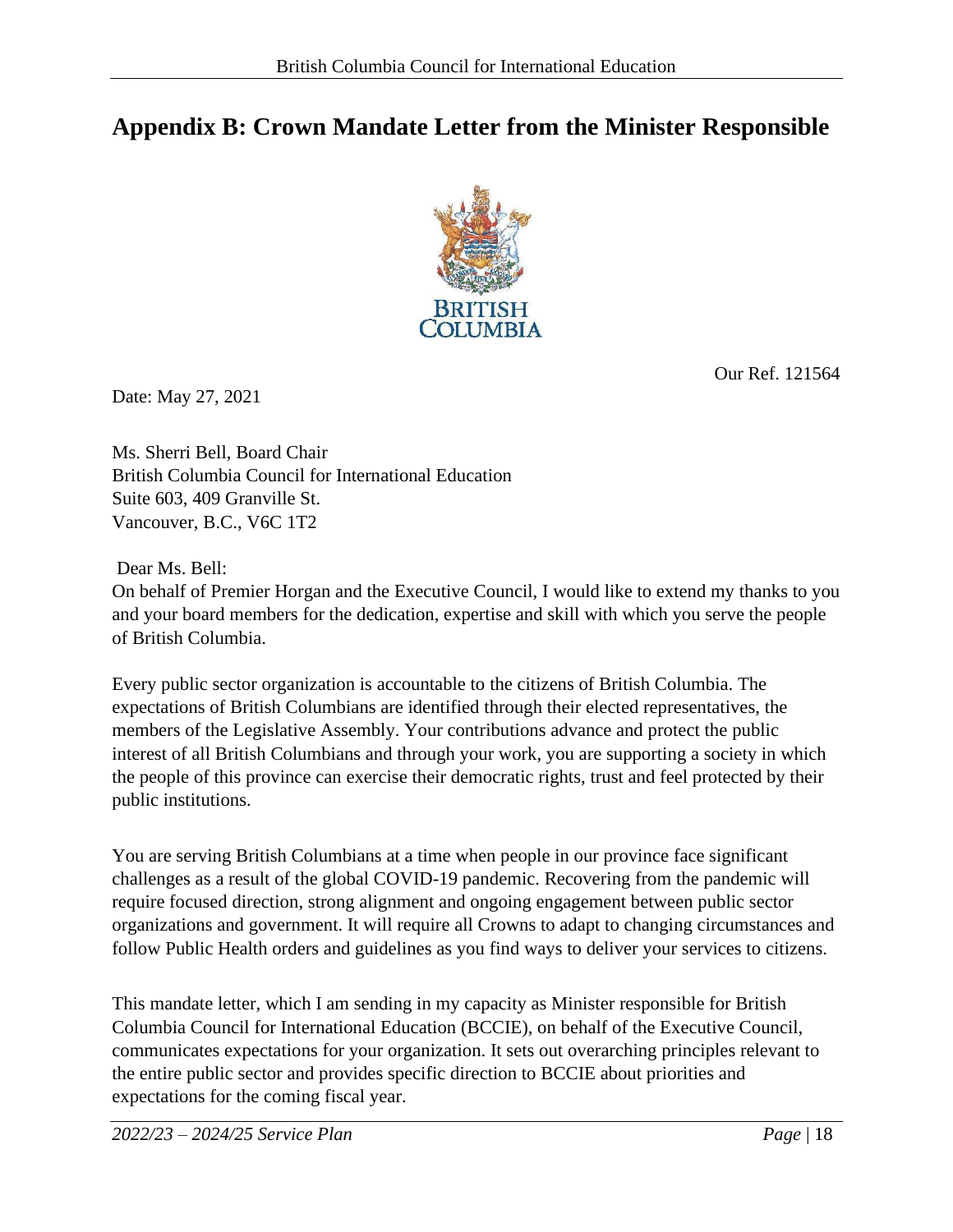I expect that the following five foundational principles will inform your agency's policies and programs:

- **Putting people first:** We are committed to working with you to put people first. You and your board are uniquely positioned to advance and protect the public interest and I expect that you will consider how your board's decisions maintain, protect and enhance the public services people rely on and make life more affordable for everyone.
- **Lasting and meaningful reconciliation:** Reconciliation is an ongoing process and a shared responsibility for us all. Government's unanimous passage of the *Declaration of the Rights of Indigenous Peoples Act* was a significant step forward in this journey – one that all Crown Agencies are expected to support as we work in cooperation with Indigenous peoples to establish a clear and sustainable path to lasting reconciliation. True reconciliation will take time and ongoing commitment to work with Indigenous peoples as they move towards self-determination. Guiding these efforts, Crown agencies must also remain focused on creating opportunities that implement the Calls to Action of the Truth and Reconciliation Commission through your mandate.
- **Equity and anti-racism:** Our province's history, identity and strength are rooted in its diverse population. Yet racialized and marginalized people face historic and present-day barriers that limit their full participation in their communities, workplaces, government and their lives. The public sector has a moral and ethical responsibility to tackle systemic discrimination in all its forms – and every public sector organization has a role in this work. All Crowns are expected to adopt the Gender-Based Analysis Plus (GBA+) lens to ensure equity is reflected in your operations and programs. Similarly, appointments resulting in strong public sector boards that reflect the diversity of British Columbia will help achieve effective and citizen-centred governance.
- **A better future through fighting climate change:** Announced in December 2018, the CleanBC climate action plan puts our province on the path to a cleaner, better future by building a low-carbon economy with new clean energy jobs and opportunities, protecting our clean air, land and water and supporting communities to prepare for carbon impacts. As part of the accountability framework established in CleanBC, and consistent with the *Climate Change Accountability Act*, please ensure your organization aligns operations with targets and strategies for minimizing greenhouse gas emissions and managing climate change risk, including the CleanBC target of a 50% reduction in public sector building emissions and a 40% reduction in public sector fleet emissions by 2030. Your organization is expected to work with government to report out on these plans and activities as required by legislation.
- **A strong, sustainable economy that works for everyone:** I expect that you will identify new and flexible ways to achieve your mandate and serve the citizens of British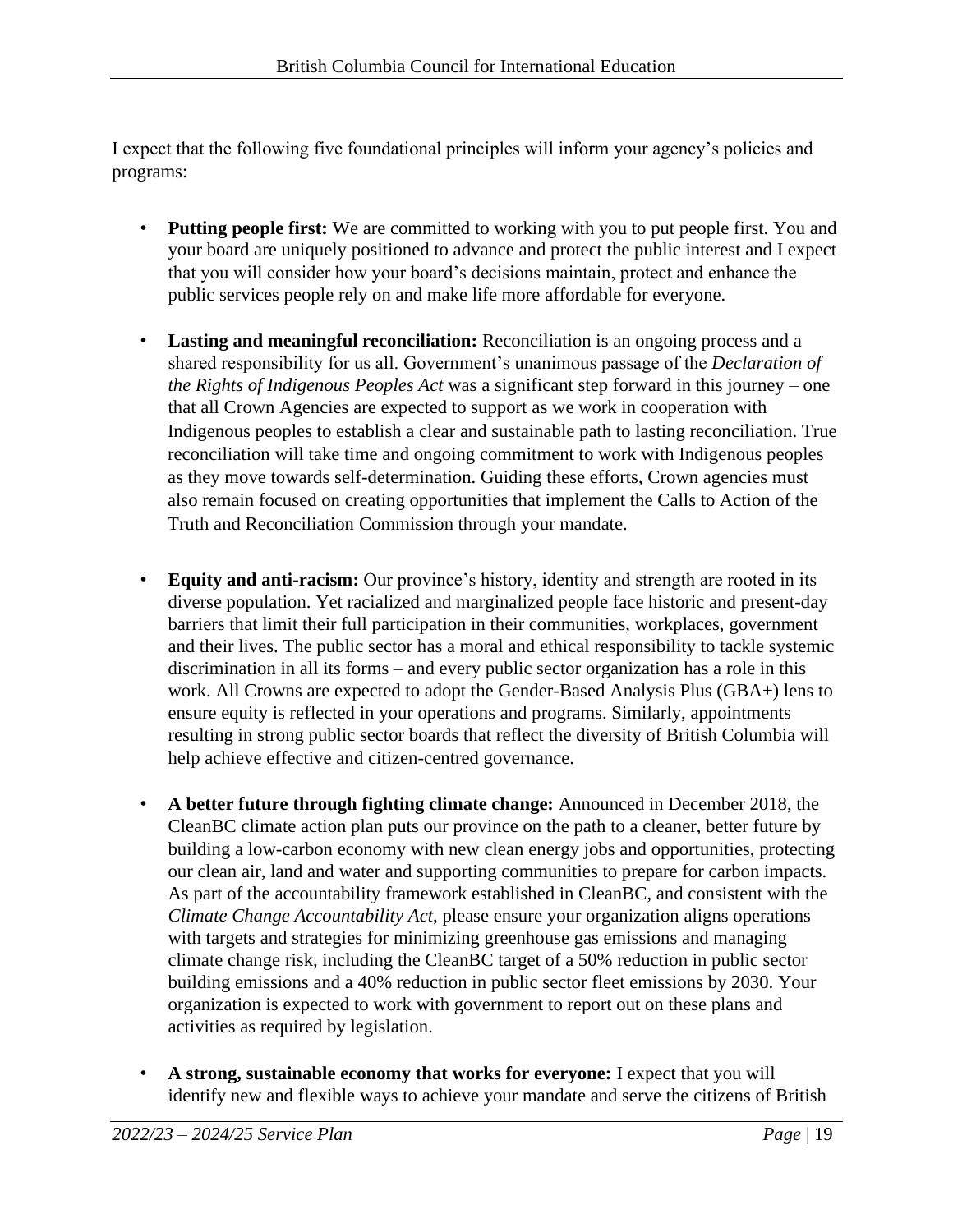Columbia within the guidelines established by the Provincial Health Officer and considering best practices for conducting business during the pandemic. Collectively, our public sector will continue to support British Columbians through the pandemic and economic recovery by investing in health care, getting people back to work, helping businesses and communities, and building the clean, innovative economy of the future. As a public sector organization, I expect that you will consider how your decisions and operations reflect environmental, social and governance factors and contribute to this future.

The Governing in the Public Interest online certificate program is now available, and all board members are encouraged to complete this new offering.

As the Minister Responsible for BCCIE, I expect that you will make substantive progress on the following priorities and incorporate them in the goals, objectives and performance measures in your 2021/22 Service Plan:

- Support Government's mandate review of BCCIE, and implementation of recommendations from the review.
- Support Government's implementation of the provincial international education framework, with a focus on:
	- o Supporting school districts and post-secondary institutions to further diversify their sources of international students, and work to identify new opportunities for

BC Offshore Schools; and,  $\circ$  Supporting school districts and post-secondary institutions in regions outside the Lower Mainland to build their capacity to engage in international education, and work to promote these regions as study destinations.

Each board member is required to sign the Mandate Letter to acknowledge government's direction to your organization. The signed Mandate Letter is to be posted publicly on your organization's website in spring 2021.

I look forward to continuing to work with you and your board colleagues to build a better B.C.

Sincerely,

Smekey

Honourable Anne Kang Minister

Attachment: Signature page template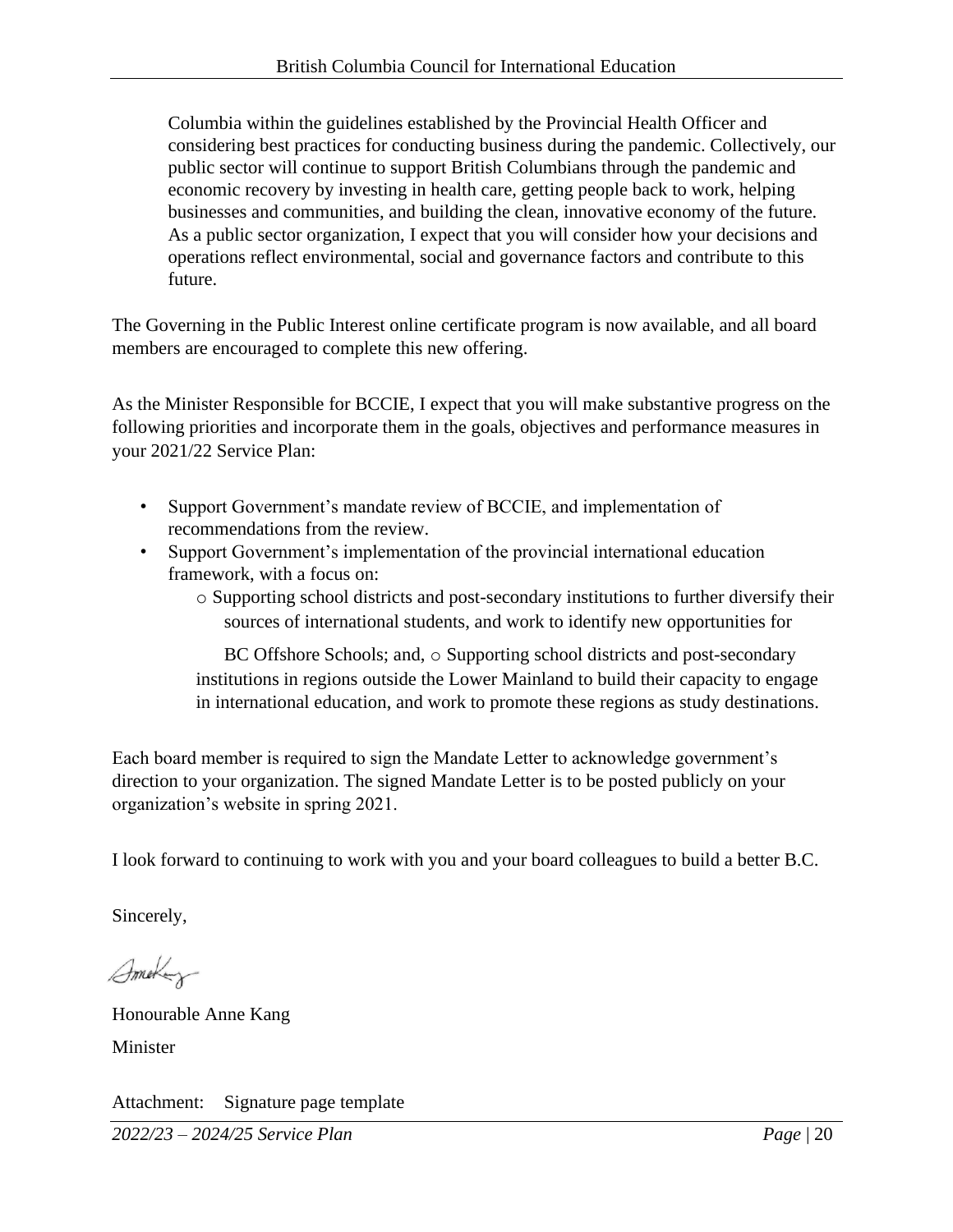#### cc: Honourable John Horgan Premier

Lori Wanamaker Deputy Minister to the Premier, Cabinet Secretary and Head of the BC Public Service

Heather Wood Deputy Minister and Secretary to Treasury Board Ministry of Finance

Douglas S. Scott Deputy Minister, Crown Agencies Secretariat Ministry of Finance

Shannon Baskerville

Deputy Minister

Ministry of Advanced Education and Skills Training

Feroz Ali

Selena Basi

Shawn Chisholm

Patricia Gartland

Keith Godin

Nicola Lemmer

Blair Littler

Neil Mort

Michel Tarko

Jay Yule

Board Members

British Columbia Council for International Education